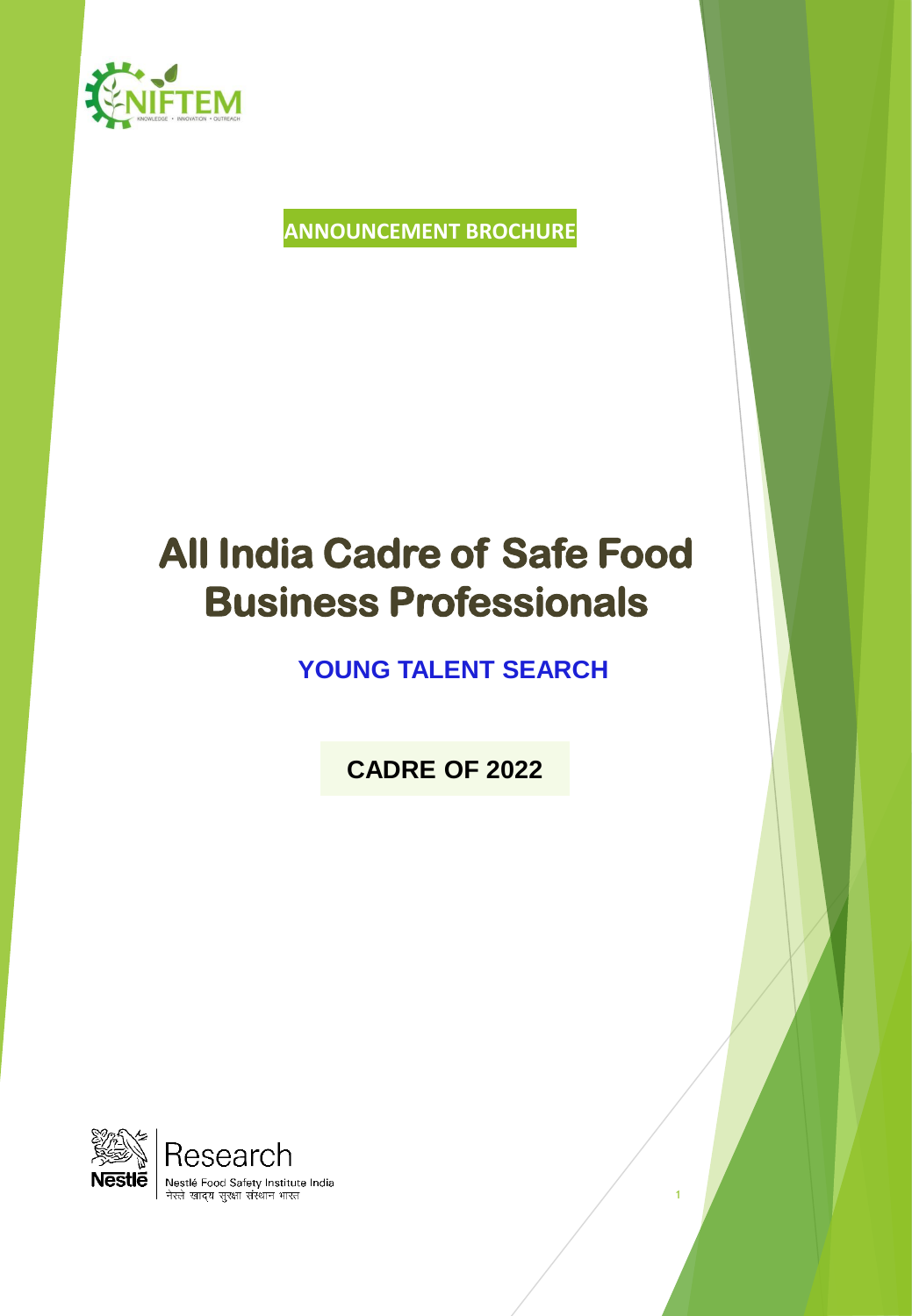

#### **BACKGROUND ABOUT THE PROGRAMME**

The **All India Cadre of Safe Food Business Professionals** is a novel initiative to build an exclusive cadre of safe food business leaders in India. It is a joint programme conceived and designed by experts from two leading institutions of the country, National Institute of Food Technology Entrepreneurship and Management (NIFTEM) and Nestle Food Safety Institute (NFSI) to recognize and enhance the competence of food safety professionals resulting in better trade.



#### **BENEFITS**

#### **To Applicant**

- The cadre program will identify, mentor and certify talented professionals in the area of food safety for promoting leadership through competence enhancement and professionalism
- Create a pool of resources ready to be absorbed by government departments, private companies and other national and international organizations
- Better opportunities and rapid career growth
- Recognition and certification of talent aimed at leadership in safe food business

#### **To Industry, Regulators and International Organizations**

- Creation of a pool of national talent for the food sector
- Improve opportunities in food businesses globally, food regulators, FAO, WHO, ITC, World Bank, etc.
- Food businesses will have a ready pool of certified safe food business professionals
- Export enhancement of food products.

#### **To Nation**

- Building image of India as a safe food destination at the global level
- Promote food safety in the region and reduce disease burden on the governments
- Better trade in safe food
- Market access enhancement
- Prevention of food rejection and wastage

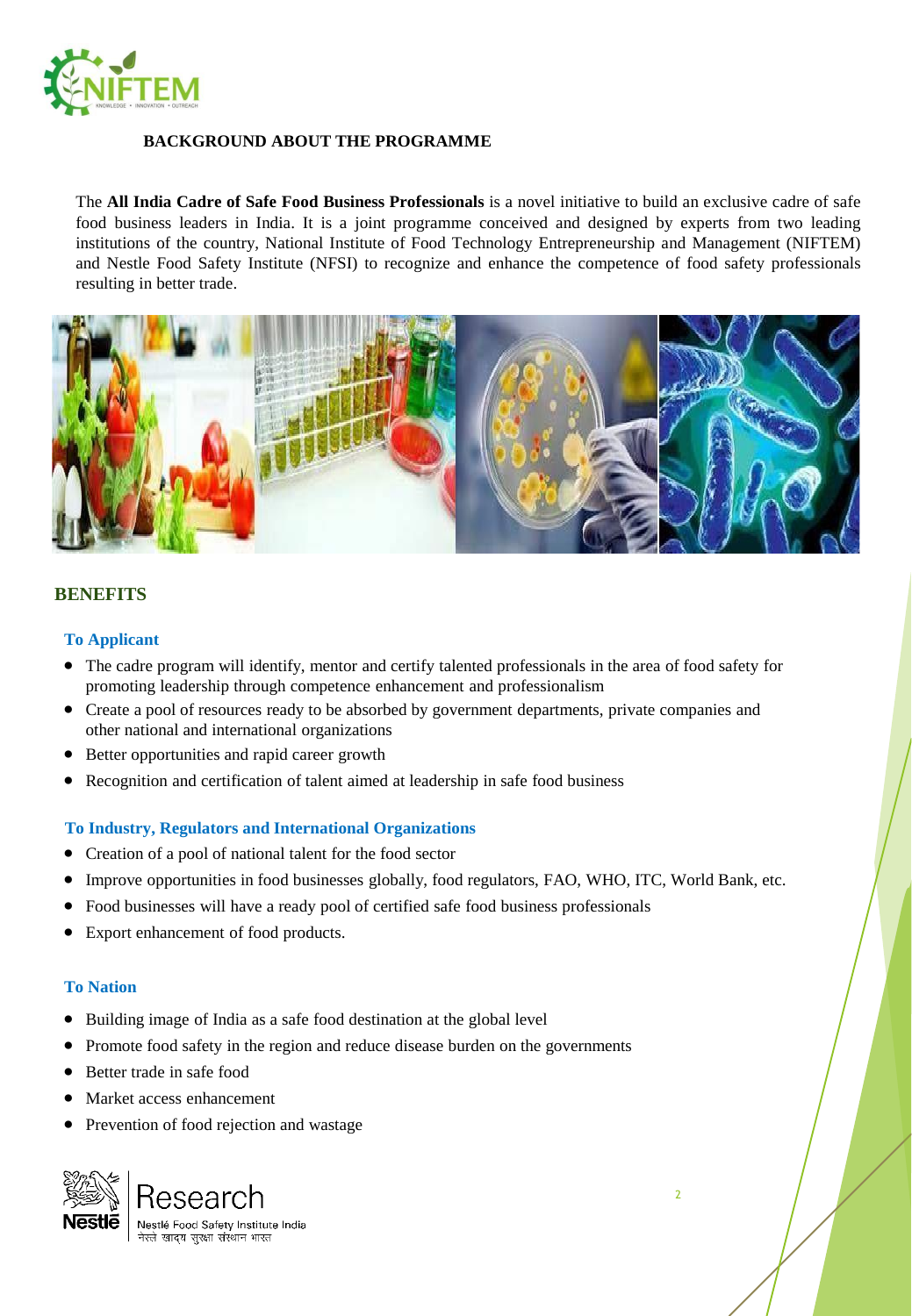

# **WHO CAN COMPETE**

If you are a science graduate or appearing in the final semester of graduation (science stream) or you are a working professional in the food sector and are 32 years or less as on 01 April 2022 (3 years relaxation in age for women, OBC and SC / ST candidates), you are invited to compete.

# **SELECTION PROCESS**

The Cadre of Safe Food Business Professionals is an annual programme. Professionals shall be selected through a 3-stage process: (i) Identification; (ii) Mentoring; *and* (ii) Final Selection followed by a mandatory customized postselection **B**usiness **L**eadership **E**nhancement **P**rogramme (BLEP) at NIFTEM for a period of 4 weeks.

Annually, about 100 candidates / professionals shall qualify and accede to the Cadre,. They shall be awarded a Certificate of Accession to the Cadre at a special function.

#### **APPLICATION FEE \***

| General Category    | $\cdot$ INR - 1500 |
|---------------------|--------------------|
| <b>OBC Category</b> | • INR - 1250       |
| SC / ST Category    | • INR - $1000$     |

*\* non-refundable*

# **HOW TO APPLY**

The interested candidates may apply ONLINE via the link that will be available on 23 April 2022 at NIFTEM ([www.niftem.ac.in\)](http://www.niftem.ac.in/) and NFSI website [\(www.nfsi-india.in\)](http://www.nfsi-india.in/).

#### **TIMELINES**

| <b>Activity</b>                             | <b>Timeline</b>                            |
|---------------------------------------------|--------------------------------------------|
| <b>Start of Applications</b>                | 23 April 2022                              |
| Close of Applications                       | 31 May 2022                                |
| Mock Test - Objective type (self practice)  | 01 - 20 June 2022                          |
| Online Exam. (Objective type)               | 21 - 30 June 2022 - different time slots   |
| Declaration of results (Objective exam.)    | 15 July 2022                               |
| Mock Test - Subjective type (self practice) | 18 - 22 July 2022                          |
| Online Exam. (Subjective type)              | 23 and 24 July 2022 - different time slots |
| Declaration of results (Subjective exam.)   | 16 August 2022                             |
| Online Mentoring (3 - 5 days)               | 29 August - 01 September 2022              |
| Group Discussion and Interviews             | 15 - 30 September 2022                     |
| Final Cadre list                            | October 2022 (Week 1)                      |
| <b>BLEP Training (at NIFTEM)</b>            | November 2022                              |
| Ceremony for Accession to the Cadre of 2022 | December 2022 (Week 1 or 2)                |



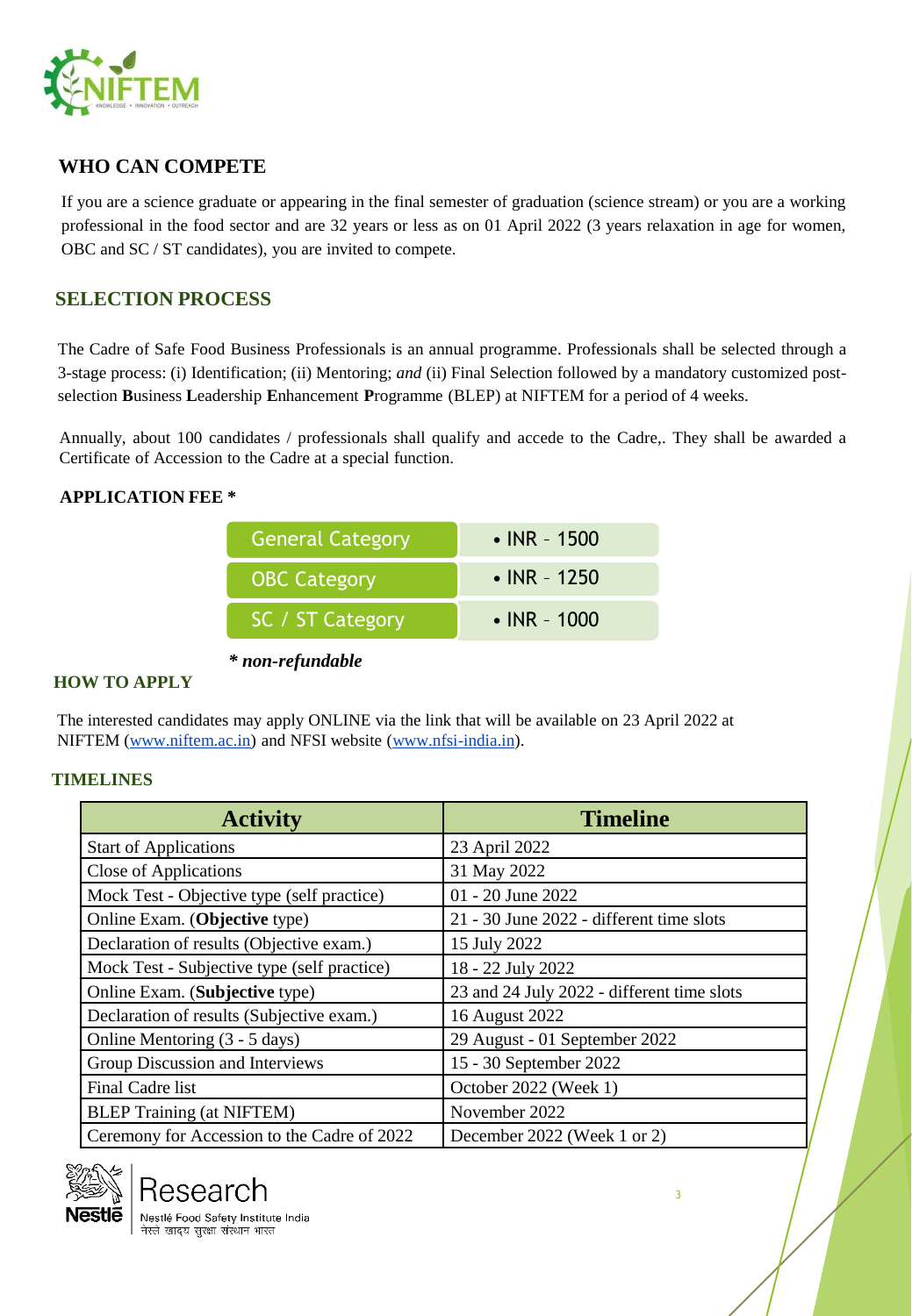

# **BROAD FEATURES OF THE SELECTION PROCESS**

# **A. The three – Stage Selection Process**

- **(1) Identification**
- **(2) Mentoring**
- **(3) Final Selection**

**(1) Identification Process:** There will be two tests as under-

- ❑ Online objective type test; *and*
- ❑ Online subjective test.

#### **I) Online Objective type Test**

This test will be conducted in two modules in the following broad areas:

- ‐ Technical Module (about 75% questions): food technology, food chemistry, food microbiology, food analysis, nutrition & dietetics, public health, biochemistry, food biotechnology, food hygiene & food safety, food engineering, quality management systems, private standards, risk analysis, organic products, WTO/ SPS/ TBT, Codex/ IPPC/ OIE/ ISO, other national and international organizations *(governmental/ non-governmental),* broad understanding of food laws of South Asian Region/ ASEAN countries/ EU/ USA/ Canada/ Japan/ Australia/ New Zealand, etc.; *and*
- ‐ Non Technical Module (about 25% questions): general aptitude, arithmetical reasoning, analytical skills, awareness, current affairs, writing skills, communication skills, English vocabulary and grammar, general understanding of office computer work, and business management & business ethics.
- Top 500 candidates will be short-listed for the subjective-type written test and a list of such candidates will be displayed on the websites of NFSI and NIFTEM. An email will also be sent to the short-listed candidates.

**A computer generated signed Certificate of Participation can be downloaded by the candidates after submission of answers in the Objective Type exam.**

#### **II) Online Subjective type Test**

- ˗ All the short-listed candidates shall be given an online subjective type written test of three hours in order to assess their writing and presentation skills.
- The areas covered by this test will be the same as for the objective type test.
- Top 250 (50% of 500) candidates will be short-listed for the next stage and a list of such candidates will be displayed on the websites of NFSI and NIFTEM. An email will also be sent to the candidates short-listed for next stage.

**[Click here for detailed syllabus](https://www.nfsi-india.in/sites/default/files/2022-03/Syllabus for Cadre Programme.pdf)**

4



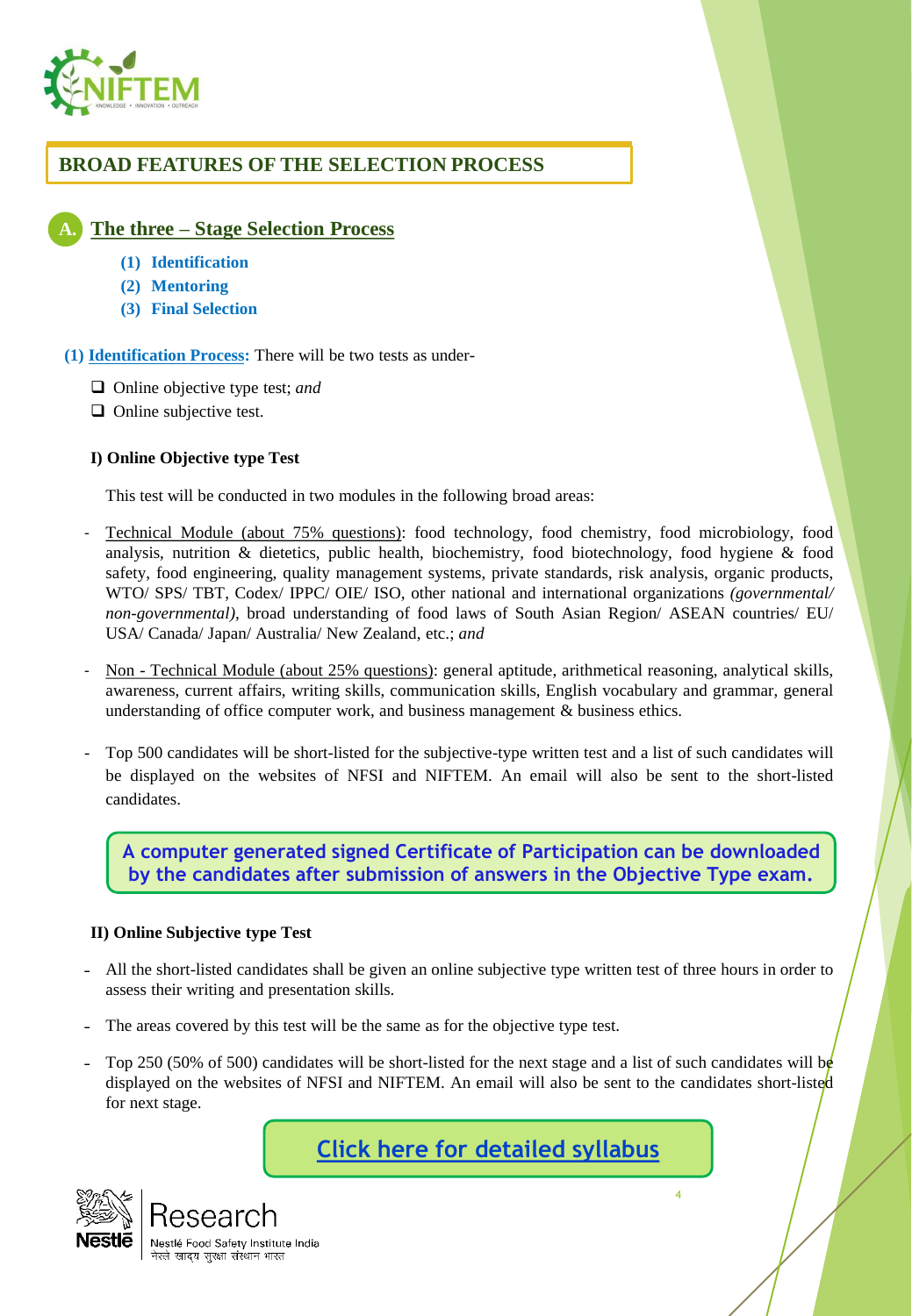

#### **(2) Mentoring Process**

- The short-listed candidates shall be given training in select areas for a period of 3-5 working days by virtual mode or at few locations in India depending upon the concentration of these candidates. The objective is to bring all the short-listed candidates at par with each other for competing during the Selection stage.
- Participation in this training is mandatory to be eligible for the next stage of the selection process.

#### **(3) Final Selection Process**

The selection process shall be completed in two steps, namely, Group Discussion; *and* Interview as explained below:

- All the <sup>250</sup> short-listed candidates will be invited for <sup>a</sup> Group Discussion and Interview before <sup>a</sup> panel of independent observers. Six to eight candidates will be seated on a table for Group Discussion and invited to discuss an issue related to food science/ food business/ trade / current affairs; All these candidates will also be invited to present themselves individually before an Interview Board.
- The idea is to evaluate the thinking process, articulation of thoughts, group participation, interaction capabilities, ability to suggest solutions during a group meeting; as well as to evaluate how the candidates participate in a meeting, how are their collaborative skills, confidence levels and how they carry themselves during the entire duration of their presence at the premises. Eventually, the objective is to evaluate their leadership skills in food businesses.
- About <sup>100</sup> candidates will be finally selected for the final stage of leadership orientation. The selection will be based on their consolidated score of the group discussion (60% weightage) and interview (40% weightage). A list of such selected professionals, in the descending order of their scores, will be displayed, along with their consolidated scores, on the websites of NIFTEM and NFSI. An email will also be sent to successful candidates.

# **B. Post-Selection Business Leadership Enhancement Programme**

- a) A Business Leadership Enhancement Programme (BLEP) of a duration of 4 weeks will be organized at NIFTEM for the selected candidates for enhancement of their competence in safe food business and leadership. It will focus on the best practices for food safety and regulatory aspects of food in the South-Asian/ ASEAN/ the EU/ Americas/ Oceania regions. It will also focus on global trade including WTO, Codex, IPPC and OIE, presentation skills and negotiating skills, motivation, etc.;
- b) Participation in the BLEP will be mandatory for all the selected candidates and will be implemented as a paid programme, funded either by the candidates themselves or sponsored by organizations. Financial assistance/ scholarships by NIFTEM/ NFSI/ other organizations based on agreed criteria could be considered.

# **ACCESSION TO THE CADRE OF 2022**

- After completion of BLEP, <sup>a</sup> Certificate of Accession to the Cadre of <sup>2022</sup> will be presented to members of the Cadre at a special function where several senior Govt. officials, representatives of the food industry, international organizations and others will be invited.
- <sup>A</sup> mention will be made of the top three members in their certificate.



.